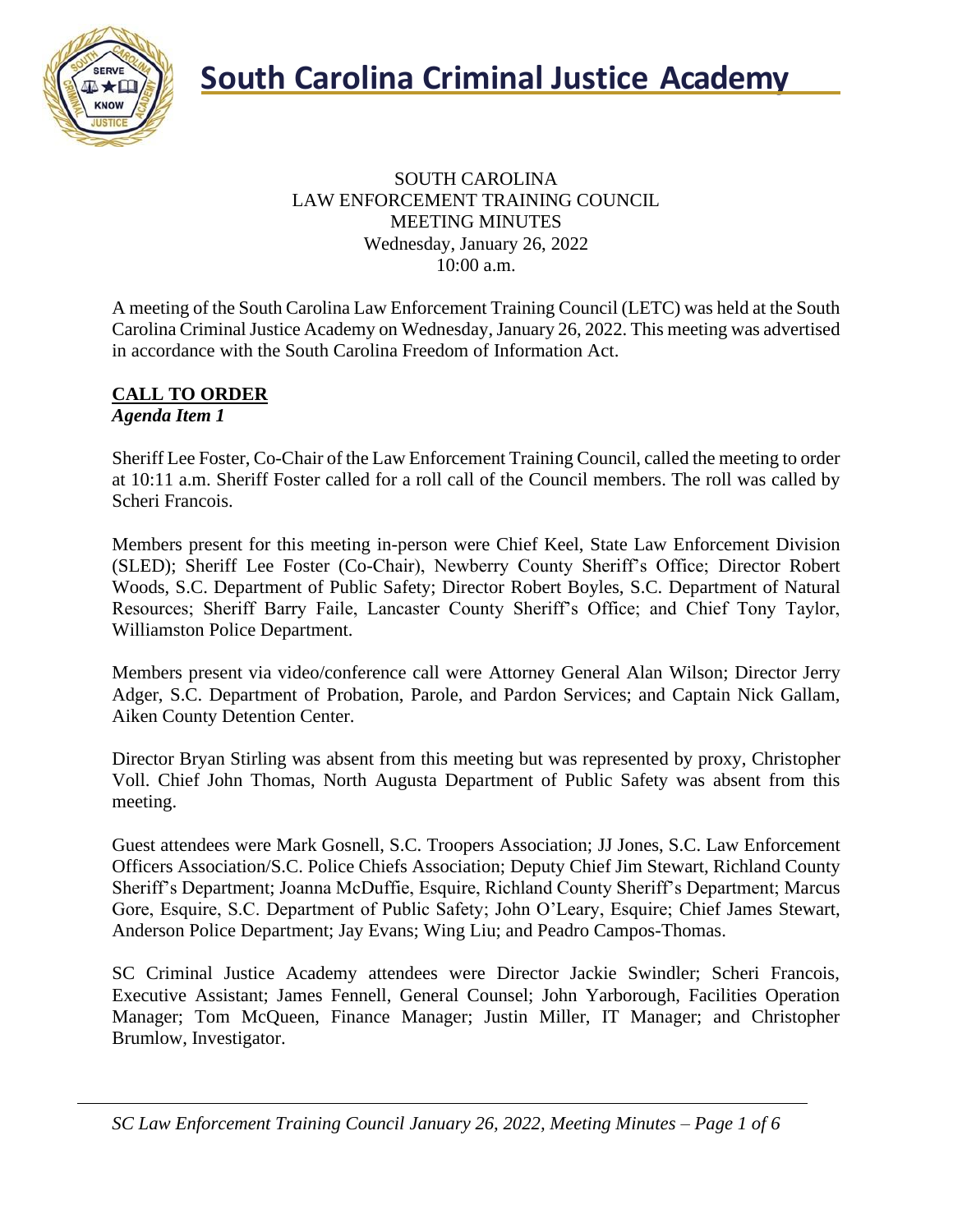

## **APPROVAL OF AGENDA**

A motion to adopt the agenda was made by Sheriff Faile and seconded by Director Boyles. Council voted unanimously to adopt the agenda as presented.

When it was established that the agenda would need to be adjusted, Director Woods made a motion to adjust the agenda. Sheriff Faile seconded the motion. Council voted to adjust the items on the agenda as needed.

## **APPROVAL FOR MEETING MINUTES**

A motion to approve the minutes of the December 13, 2021, meeting was made by Director Boyles and seconded by Sheriff Faile. Council voted unanimously to accept the meeting minutes as recorded.

## **DIRECTOR'S REPORT**

## A. **Financial Update**

#### Tom McQueen

Through the six months, revenue for the Academy continued to increase compared with the prior year with Court Fine revenue increasing \$607,221; Miscellaneous revenue \$32,624; and General Fund revenue \$428,878 due to salary and fringe increases allocated by the Legislature. \$5 Surcharge revenue was down by \$13,616 as that revenue stream continues to wind down. At the end of December, the Academy was \$1,055,107 ahead of FY 20-21.

Overall expenditures for the Agency increased by \$415,441 which includes expenses for salaries and fringes of \$273,224 while two other areas of significant increase were for software licenses (\$65,125) and food/food supplies (\$70,000).

Through December  $31<sup>st</sup>$ , the Academy had expended 42% of the budget for FY 21-22. Even with current increases in revenue, we will adapt expenditures based on the amount of revenue received to remain within the budget constraints.

## B. **Capital Project Update**

## John Yarborough

- Two of three female restrooms renovations are complete in the main building.
- Two restrooms in the west dorm are being renovated.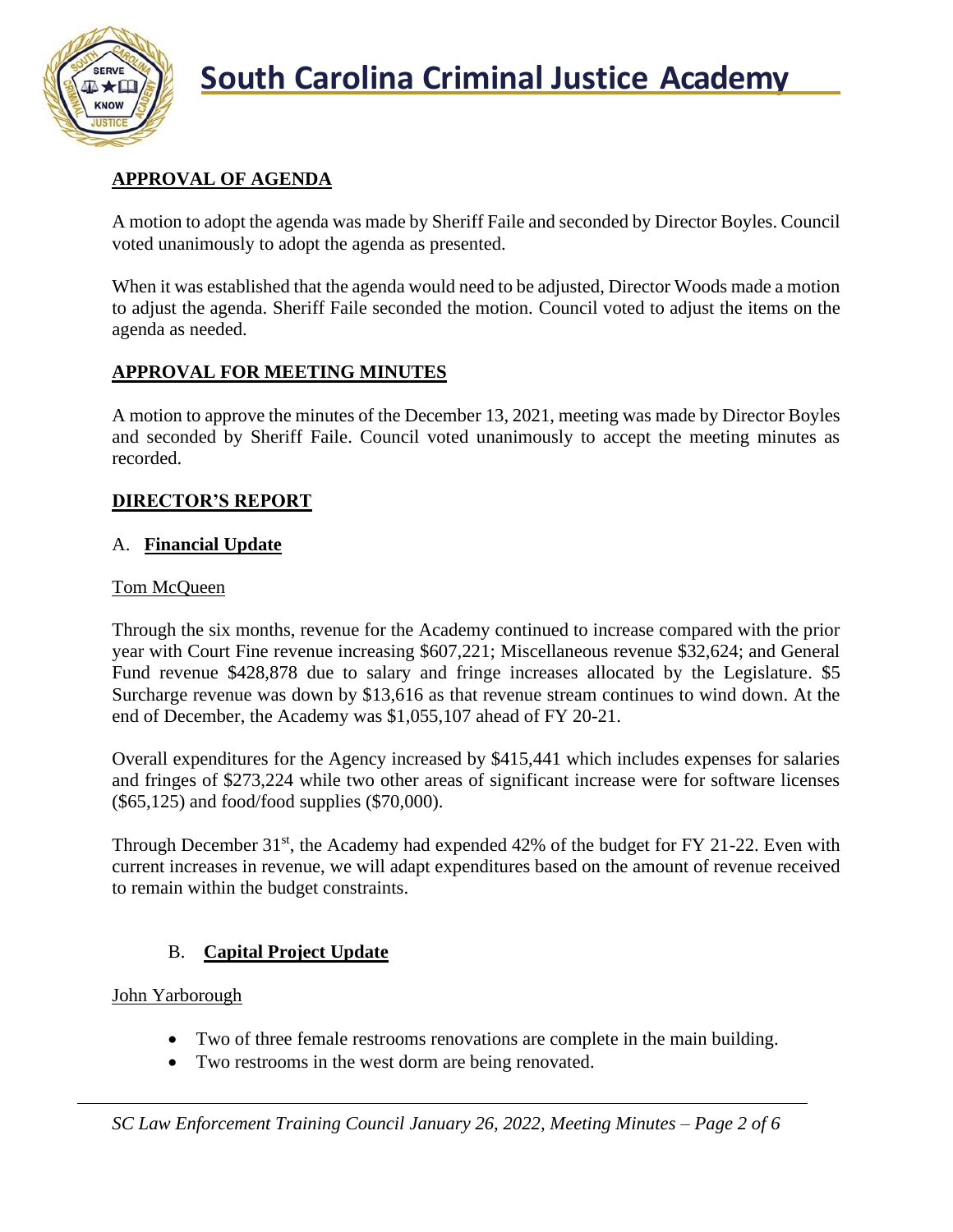

- Two water heaters in the west annex were replaced. One caught fire and the other quit working.
- The parking lot resurfacing started on January 12, 2022.
- The target system for the range is out for bids.
- The bid process to replace the modular buildings will start this month.

## C. **Director's Comments**

#### Director Swindler

Director Swindler gave updates on training, Covid testing, and cumulative and physical abilities testing.

Director Swindler gave employee updates regarding positions that had been vacated and subsequently filled since the last quarter.

## **2022 ELECTION OF BOARD CHAIR AND CO-CHAIR**

A motion was made by Sheriff Foster to nominate Chief Keel as Chair. The motion was seconded by Director Woods. Council voted unanimously to receive Chief Keel as Chair of the S.C. Law Enforcement Training Council for calendar year 2022.

A motion was made by Sheriff Faile to nominate Sheriff Foster as Co-Chair. The motion was seconded by Director Boyles. Council voted unanimously to receive Sheriff Foster as Co-Chair of the S.C. Law Enforcement Training Council for calendar year 2022.

## **GENERAL COUNSEL REPORT**

- Misconduct Cases

## **Stephanie Glenn:** *2020-CJA-08-05 (Anderson PD)* **–**

**Summary:** Allegation of willfully making false, misleading, incomplete, deceitful, or incorrect statements to a law enforcement officer, a law enforcement agency, or a representative of the agency, except when required by departmental policy or by the laws of this State. **Request for Final Agency Decision.**

Hearing Officer recommended that Council:

A. Issue its final agency decision, pursuant to S.C. Code Ann. Regs. 37-107 D., finding that the allegation of misconduct reported against Stephanie Glenn by the Anderson Police Department has been proven by substantial evidence; and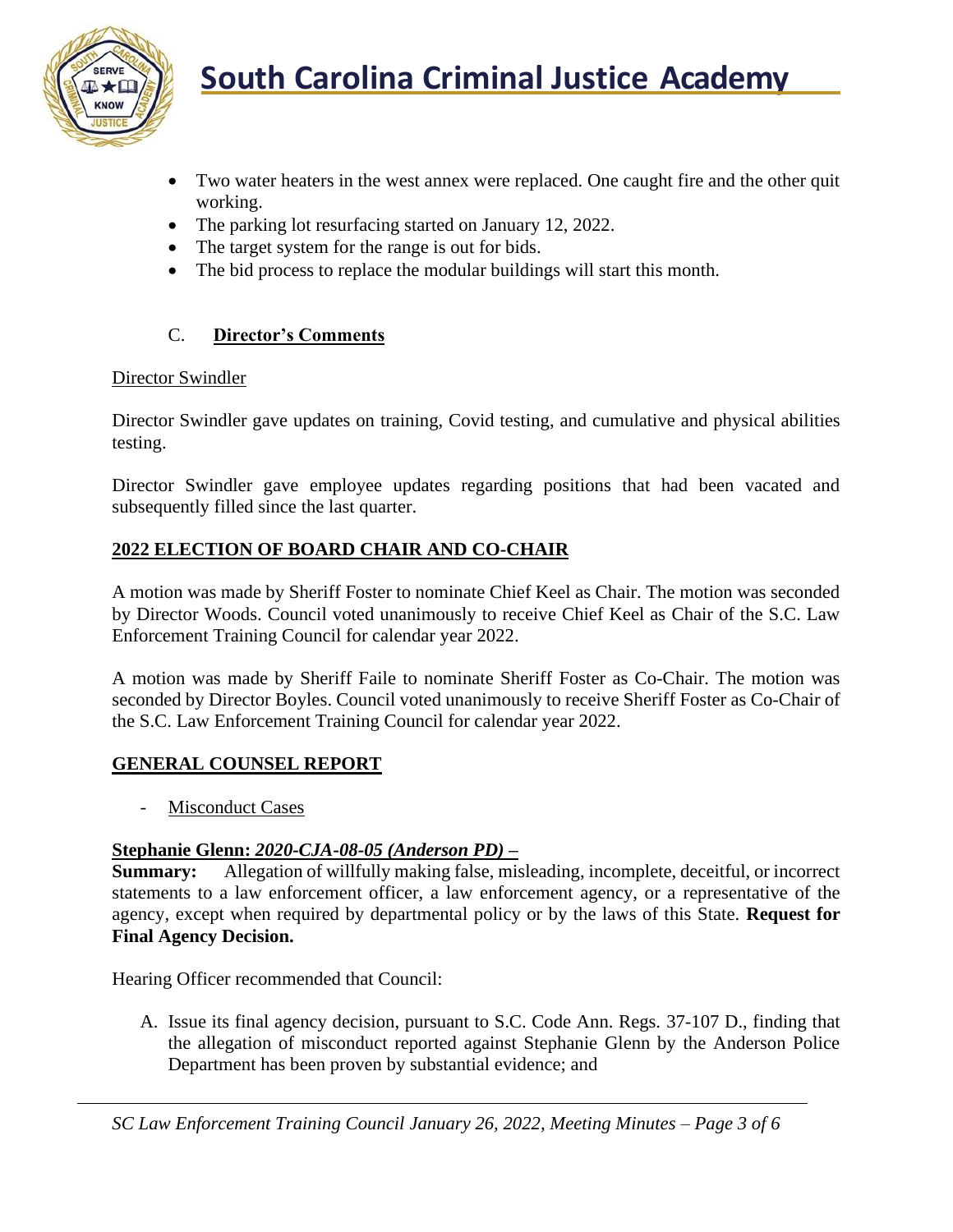

B. Impose such sanction as the Council in its discretion deems appropriate pursuant to its authority set forth at S.C. Code Ann. Regs. 37-108 A.

John O'Leary, Esquire, attended this meeting to represent Ms. Glenn and answer questions from Council, if applicable.

Chief James Stewart attended this meeting to represent the Anderson Police Department and answer questions from Council, if applicable.

After hearing statements from both parties, Director Boyles made a motion to accept the recommendation of the Hearing Officer and to permanently deny Ms. Glenn's eligibility for law enforcement certification. Sheriff Faile seconded the motion. Council voted unanimously to adopt the recommendation of the Hearing Officer and permanently denied Ms. Glenn's eligibility for law enforcement certification. *Please note that Chief Keel recused himself from the voting process in this case.*

## **Pedro Campos-Thomas:** *2020-CJA-10-02 (SCDC)* **–**

**Summary:** Allegation of willfully making false, misleading, incomplete, deceitful, or incorrect statements to a law enforcement officer, a law enforcement agency, or a representative of the agency, except when required by departmental policy or by the laws of this State. **Request for Final Agency Decision.**

Hearing Officer recommended that Council:

- A. Issue its final agency decision, pursuant to S.C. Code Ann. Regs. 37-107 D., finding that the allegation of misconduct filed against Pedro Campos-Thomas by the South Carolina Department of Corrections has been proven by substantial evidence; and
- B. Impose such sanction as the Council in its discretion deems appropriate pursuant to its authority set forth at S.C. Code Ann. Regs. 37-108 A.

Mr. Campos-Thomas attended this meeting to speak on his own behalf and answer any questions from Council, if applicable.

John O'Leary, Esquire, attended this meeting to represent Mr. Campos-Thomas and answer any questions from Council, if applicable.

Representing the S.C. Department of Corrections, John Steadman, Esquire, attended the meeting to answer any questions from Council, if applicable.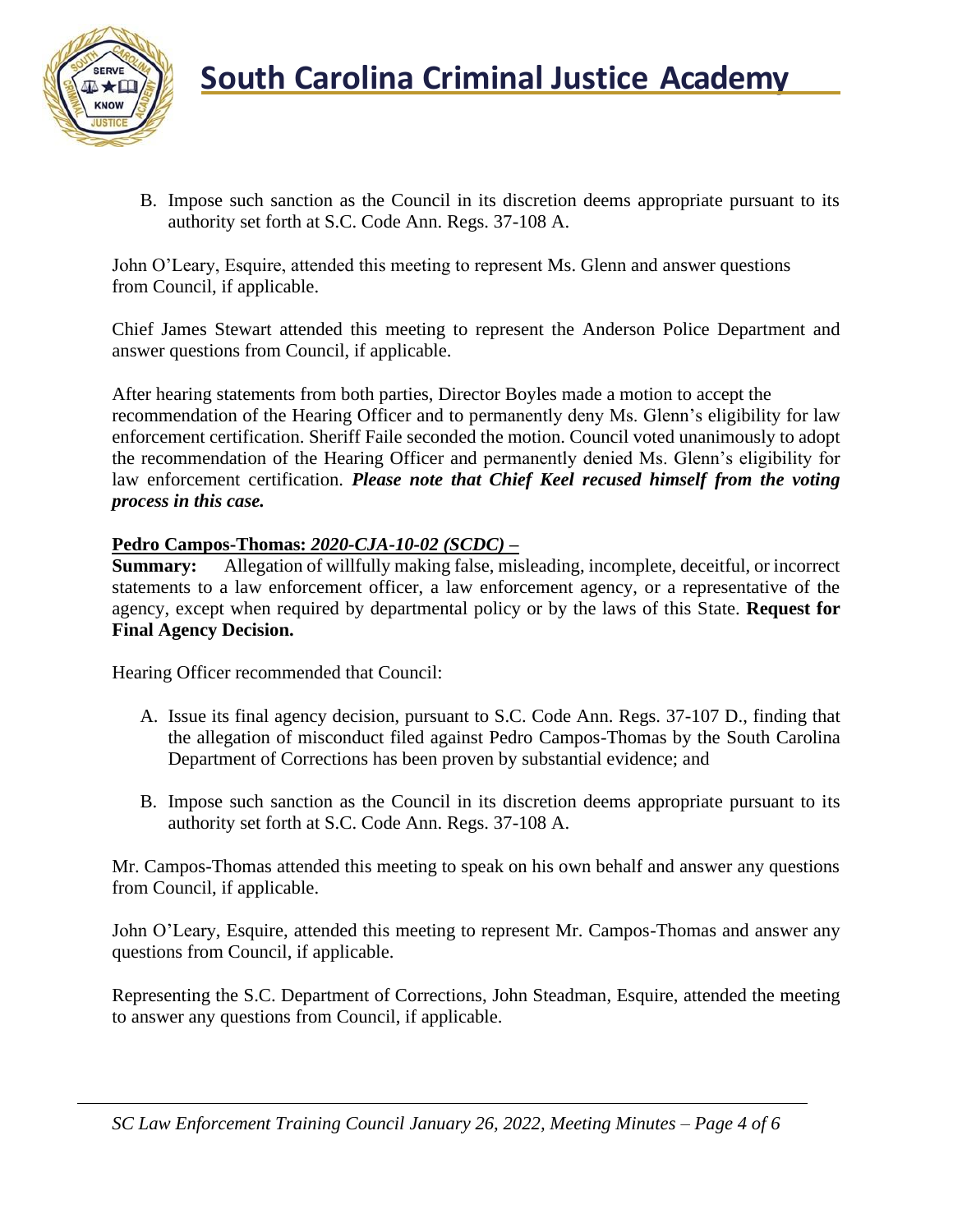

## **South Carolina Criminal Justice Academy**

After hearing statements from Mr. Campos-Thomas and both attorneys, Director Boyles made a motion to accept the recommendation of the Hearing Officer and to permanently deny Mr. Campos-Thomas's eligibility for law enforcement certification. Director Woods seconded the motion. Council voted unanimously to adopt the recommendation of the Hearing Officer and permanently denied Mr. Campos-Thomas's eligibility for law enforcement certification.

## **Wing Lui:** *2020-CJA-10-21 (Bennettsville PD) –*

**Summary:** Allegation of dangerous or unsafe practices involving firearms, weapons, or vehicles which indicate either a willful or wanton disregard for the safety of persons or property. **Request for Final Agency Decision.**

Hearing Officer recommended that Council:

- A. LETC previously voted that Lui committed misconduct but needed more information before imposing a sanction.
- B. Impose such sanction as the Council in its discretion deems appropriate pursuant to its authority set forth at S.C. Code Ann. Regs. 37-108 A.

Mr. Liu attended this meeting to speak on his own behalf and answer any questions from Council, if applicable.

John O'Leary, Esquire, attended this meeting to represent Mr. Lui and answer questions from Council, if applicable.

Director Swindler gave Council information regarding his conversation with Agent Brian Mein of the Bureau of Alcohol, Tobacco, and Firearms (ATF). Although the ATF would not be filing any federal charges against Mr. Lui, Agent Mein did inform Director Swindler that Mr. Lui violated a federal law by altering his departmentally issued rifle to a machine gun. Violation of this law carries a federal punishment of more than one (1) year. An agency can request to alter a firearm from a rifle to a machine gun with proper documentation to support the request. Such request was not made in this case.

Sheriff Foster made a motion to permanently deny Mr. Lui's eligibility for law enforcement certification. Chief Taylor seconded the motion. Council voted unanimously to permanently deny Mr. Lui's law enforcement certification.

#### **Charles Lemon:** *2021-CJA-12-05 (Marlboro Co. SO) –*

**Summary:** Indicted for Misconduct in Office and Assault and Battery of a High and Aggravated Nature. **Suspension Request.**